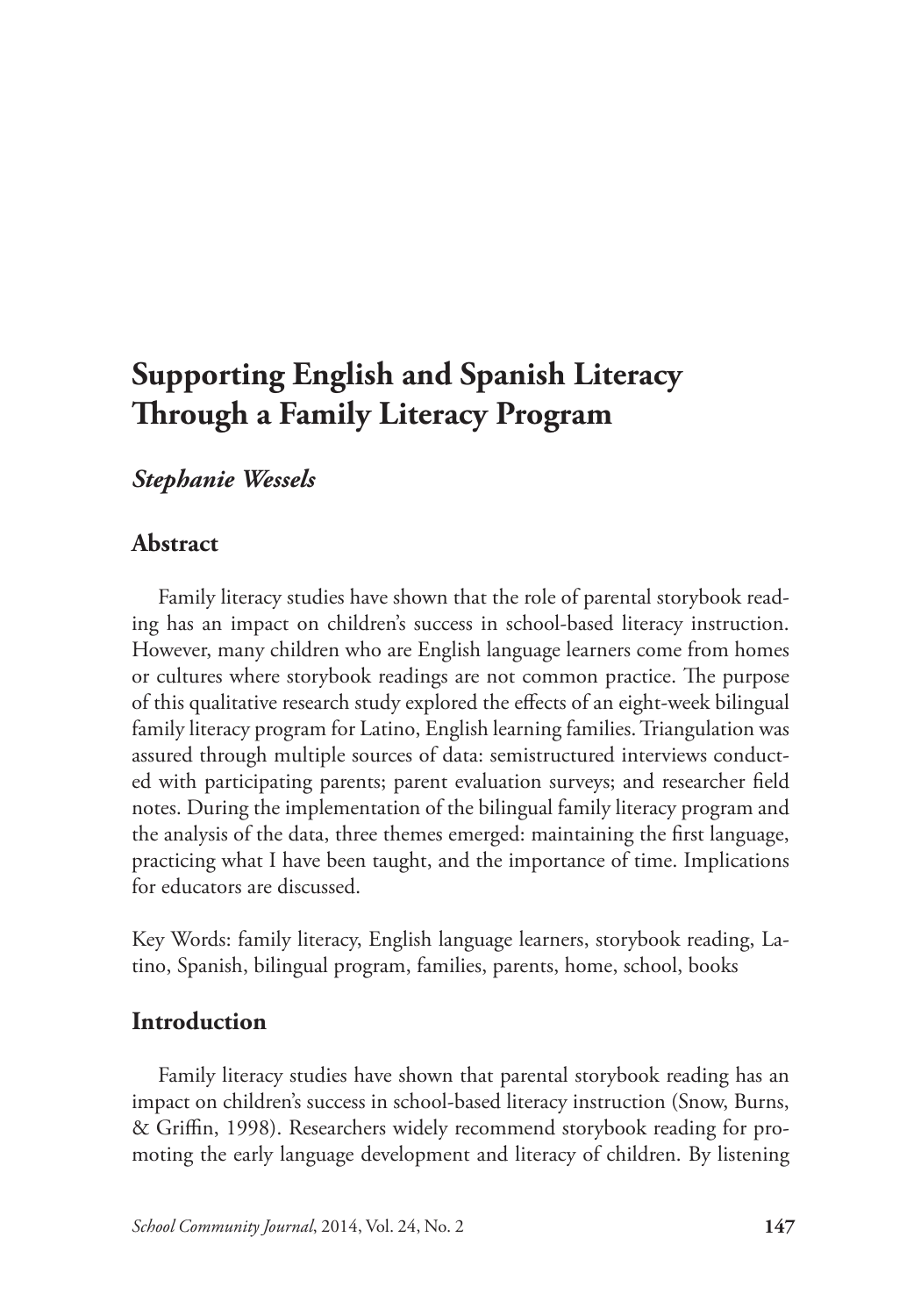to stories, children develop phonological processes, vocabulary, concepts of print, and written syntax, all of which are closely linked to learning to read and write (National Early Literacy Panel, 2008). To increase children's storybook reading, many educators encourage parents to read to their children at home. However, for many parents who speak a language other than English, this might be a challenge for multiple reasons. English language learning parents may lack confidence in reading to their children due to lack of prior experience with shared book reading, limited literacy skills, or lack of English proficiency, thus supplying fewer English language experiences to children (Dickinson & Tabors, 2002). Many children who are English language learners (ELLs) come from homes or cultures where storybook readings may not be a common practice (Edwards, Paratore, & Roser, 2009); however, the parents are providing essential cognitive growth through daily interactions, household responsibilities, and family activities (Thomas & Collier, 2012). Latino parents provide their children with a wealth of family traditions, knowledge, and experiences, all of which facilitate the child's cognitive development.

The purpose of this study was to examine an eight-week bilingual (Spanish/ English) family literacy program for Latino ELL families. This program was designed for Spanish-speaking parents who wished to use their native language while engaging in read-aloud activities that mirrored literacy techniques that their children were being exposed to in the school classroom. In this article, the term Latino will be used, which categorizes people who self-identify with terms such as Hispanic, Latino/a, Mexican, Puerto Rican, or Cuban, as well as other Spanish, Hispanic, or Latino, according to the 2010 U.S. Census.

## Theoretical Framework

The theoretical framework that guides this study is drawn from several areas of research, including *dialogic reading, second language acquisition,* and *sociocultural perspective framework: zone of proximal development.*

Storybook reading, which involves caregivers and children reading a book together, is one way in which children can acquire important prereading skills, including vocabulary knowledge, awareness of print, and story structures (Snow et al., 1998). Shared reading often involves an adult and a child reading together; however, this can also be done with siblings supporting each other (Gregory, Long, & Volk, 2004). In this bilingual family literacy program, the adult was the person who guided and read the text to their child.

*Dialogic reading* (having a dialogue with the children when reading together) is an approach to storybook reading that has been shown in research studies to be helpful for children's language development (Whitehurst et al., 1988). Dialogic reading is based on the theory that practices using language, feedback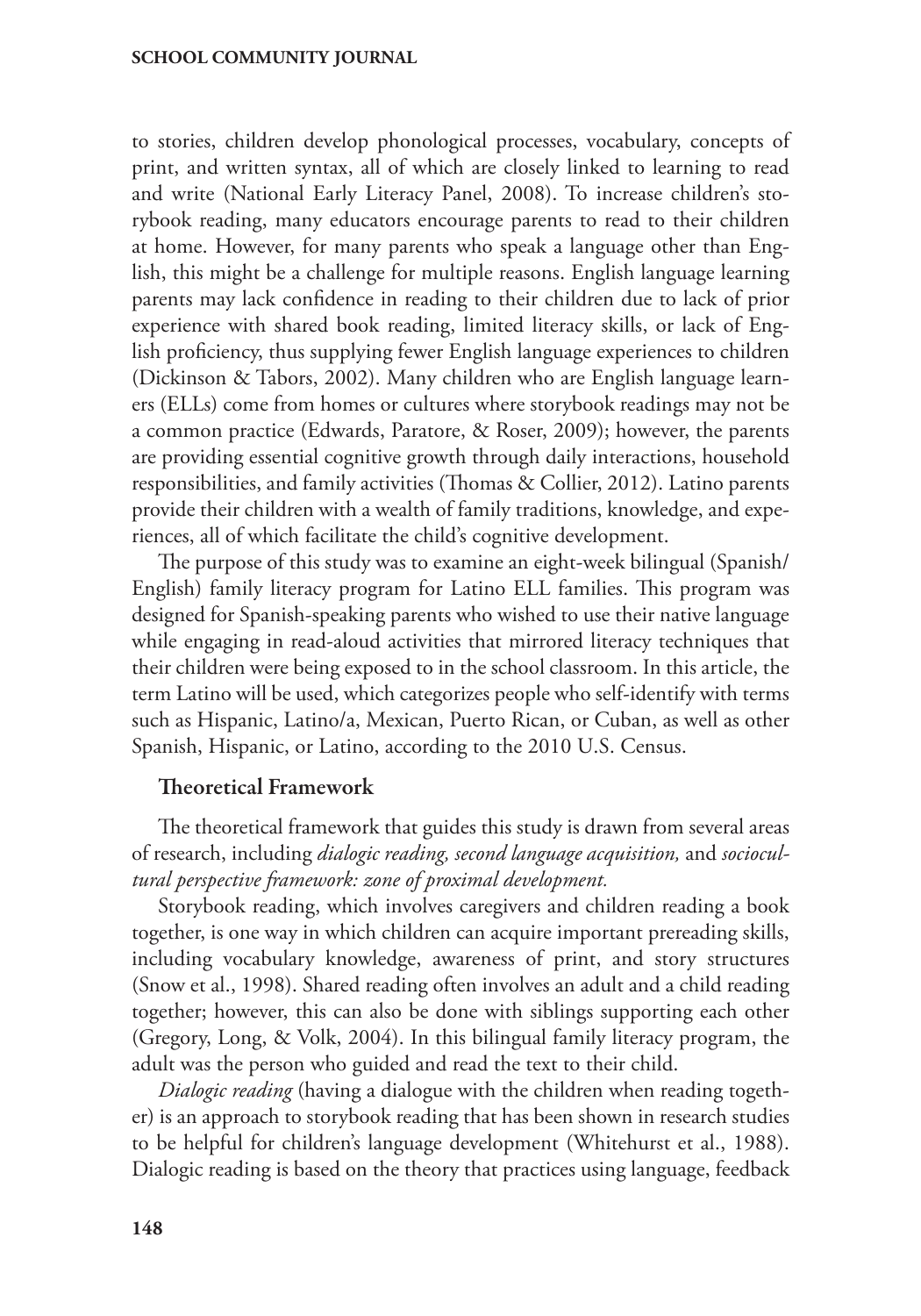regarding language, and adult–child interactions with a storybook provide a way to facilitate young children's language development. Some dialogic reading techniques are: to ask *wh*-questions, to follow correct answers with another question, to help the child as needed, to praise and encourage, to shadow the child's interest, and to ask open-ended questions and expand the child's comments (Hargrave & Senechal, 2000). The bilingual family literacy project's curriculum was based on the strategies of dialogic reading that could be used during storybook reading at home as a way to build off what the parents were currently doing with literacy.

The bilingual family literacy program sessions were conducted in the ELL parents' native language of Spanish to allow the parents to fully participate. This aspect of the program is built on Cummin's *common underlying proficiency* model (CUP), which asserts that bilingual children's "experience with either language can promote the development of the proficiency underlying both languages, given adequate motivation and exposure to both" (1981, p. 25). The model posits that children's first and second languages are interdependent in terms of developing literacy in both languages. Research on the literacy development of ELLs suggests that language knowledge and skills acquired through the native language can be transferred to English, although degrees of language transfer vary depending on individual differences and their proficiency in the native language (Goldenberg, 2008). This is known as transference theory (Garcia & Jensen, 2007), which details how knowledge and language skills in the first language transfer to the second language. Development of the native language provides a basis for learning to read (Burns, Griffin, & Snow, 1999) and contributes to English literacy development (Wong-Fillmore, 2000). The transfer theory is important because it points out how family literacy practices in one language (in this case, Spanish) can transfer to school outcomes in English (Farver, Xu, Eppe, & Lonigan, 2006).

Walters and Gunderson (1985) found that children whose parents read to them in their native language made similar gains in literacy as a native-English speaking group who were read to in English. This promotes additive bilingualism in which both English-language acquisition and the preservation of the native language are supported and valued (Cummins, 2001). Thus, more enriching language and literacy experiences are possible if parents use their most proficient and richest language to communicate (Chitester, 2007). Additionally, children who become fully developed in two languages enjoy cognitive advantages, especially in the areas of problem solving and linguistic competence (Baker, 2001).

Vygotsky's (1978) sociocultural theory on how children develop language skills and gain new understandings through interactions with peers and adults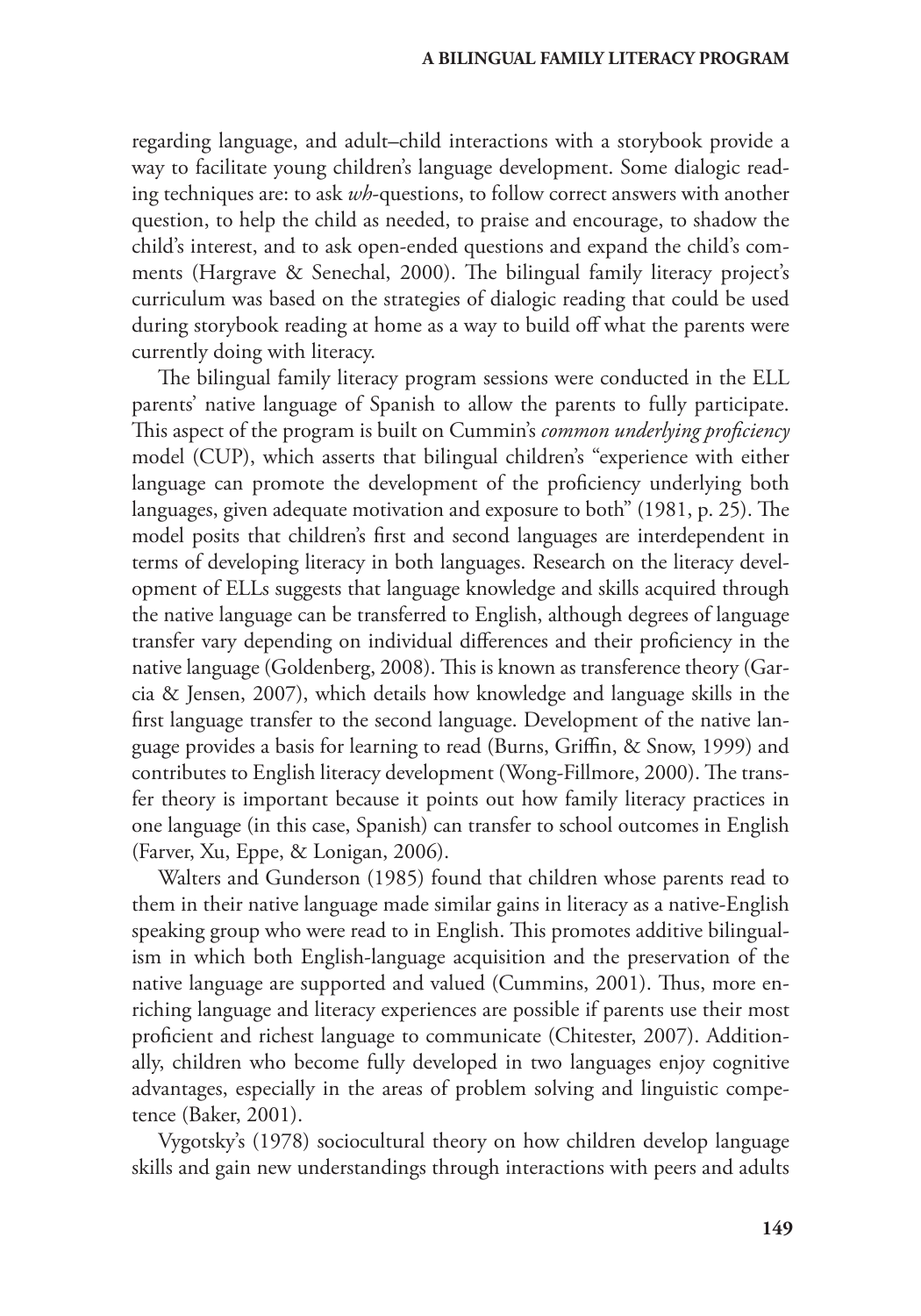has changed the way children's interactions are conceptualized (Mooney, 2000). Vygotsky's perspective provides a natural framework within which early parent–child literacy interactions scaffold and support children's movement within their *zone of proximal development*. Vygotsky explained that the zone of proximal development is the distance between the actual developmental level of the children's abilities to solve a problem on their own and the potential development at which children can solve the problem with adult guidance. If the child does not fully understand the story, the parents can guide their child through the story by providing background knowledge and prior experiences. Parents and their children can make connections between themselves and the text which aids in their understanding of the story.

## Developing a Bilingual Family Literacy Program

 The bilingual family literacy program studied was developed in conjunction with the local university, a community-based organization, and the staff at Harper Elementary (Note: All names in this article have been altered to protect the privacy of the participants). Harper Elementary has over 400 students in grades Pre-K through 5th grade. The school was a "majority minority school" (71% minority) with 38% ELLs (80% of those Spanish-speaking), and 87% of the school population was eligible for free/reduced meals. The results of the state test showed that student achievement in Harper Elementary was not meeting state requirements. The school was identified as "needing improvement" in reading performance in three subgroups: Latino students, low-socioeconomic status students, and refugee and immigrant students. The school's administrators wanted to support these particular subgroups and brought together community-based organizations and university faculty to brainstorm ways to improve the Latino students' performance.

We, the local university faculty members, developed a bilingual family literacy program that provided school reading techniques to Spanish-speaking Latino families through an afterschool program. Educators of Harper Elementary wanted families to support storybook reading at home; however, they had few opportunities to share reading strategies with parents at the school. In addition to the family literacy sessions, home visits by the author and a translator were also conducted with the family participants. The home visits allowed the parents to share what literacy practices were currently being used in the home so we could build on this critical knowledge and bridge it with the families' new literacy learnings. The home visit research will be shared in a future article.

There was great concern over this bilingual family literacy program not being enacted through a deficit model where the families were only told to participate in school reading activities and not valued for the current home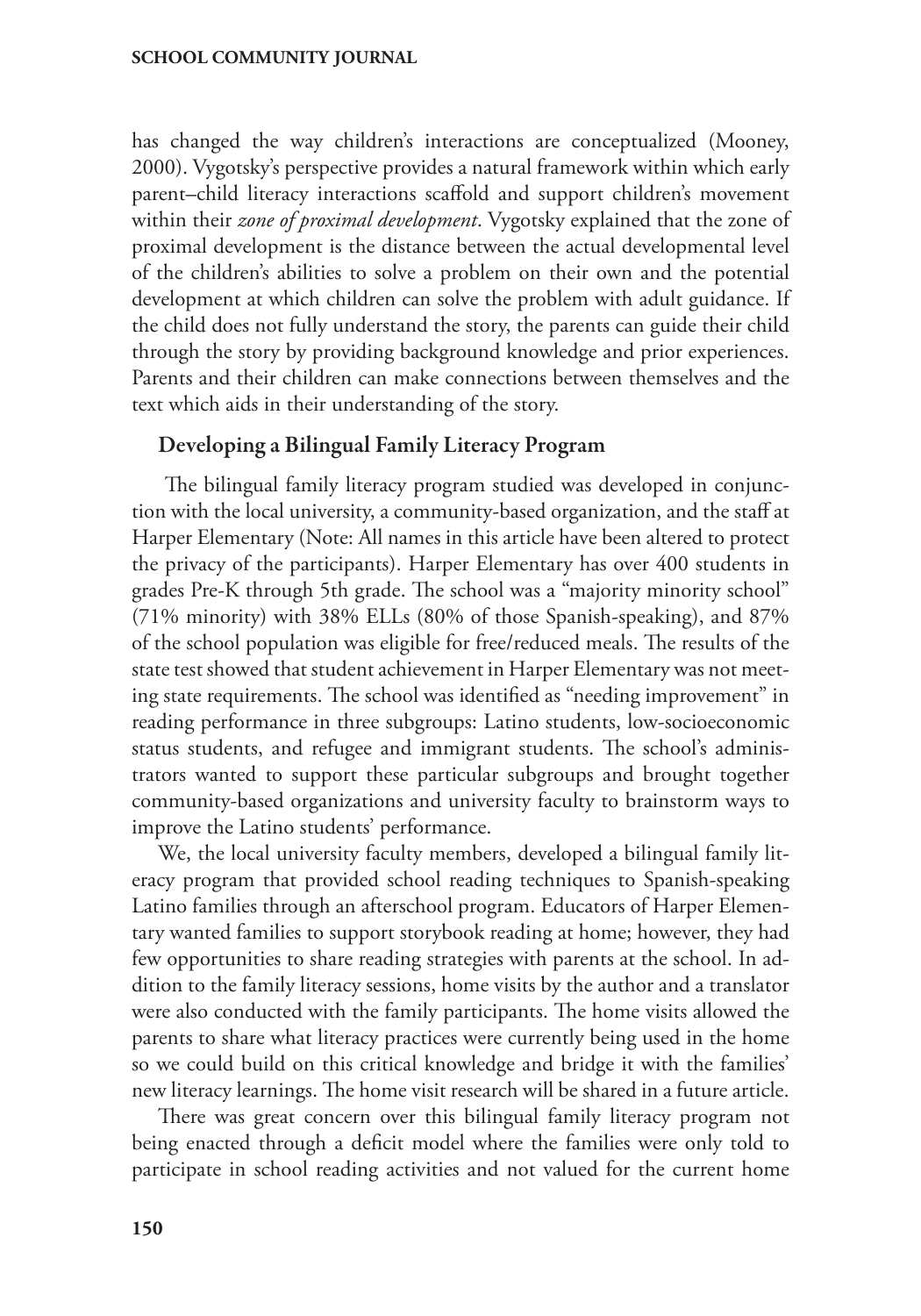activities which were already nurturing the literacy development of their children. Also, in a 2001 family literacy study, Janes and Kermani reported that they had to abandon their dialogic reading intervention study because the school literacy practices used in the program did not fit the literacy practices of that community. Instead, for our bilingual family literacy program, a reciprocal approach was adopted on the understanding that the school-related literacy practices would be encouraged and modeled while also learning about and integrating the parents' existing knowledge and resources into the program. Some researchers have argued that when schools actively attempt to link children's home and school literacies, students' literacy development is facilitated (e.g., Moll & Gonzalez, 1994; Neuman & Roskos, 1992).

The afterschool bilingual family literacy program was intended to avoid placing too much burden on the teachers and administrators who were focusing on improving instruction throughout the school day. It was essential for the program to happen on school grounds as a way to bridge home and school ideas, so the same space in the elementary school library was used for each session to create a sense of continuity and belonging for the parents and children.

Latino families were recruited through recommendations from the preschool and kindergarten teachers and invited to participate in the voluntary afterschool family reading program. We started to inform parents about the program through nonconventional ways such as sending notes home in Spanish, making phone calls, home visits, and visiting community centers and other community locations that were frequented by Latino families within the neighborhood. As time went on, word of the bilingual family literacy program spread throughout the Latino community, and soon relatives and friends of the first participants also came to participate in the weekly sessions.

# Overview of the Bilingual Family Literacy Sessions

In the eight-week program, each weekly session was designed to provide Latino parents with the fundamentals of supporting their children's literacy development through the use of bilingual storybooks. Each session focused on building a small subset of read-aloud literacy strategies that allowed home– school continuity for the children. The literacy strategies learned throughout the program were selecting age-appropriate books; read-aloud activities; supportive reading attitude; language rich environment; and how to invite children's comments, predictions, and questions about the story (see Table 1).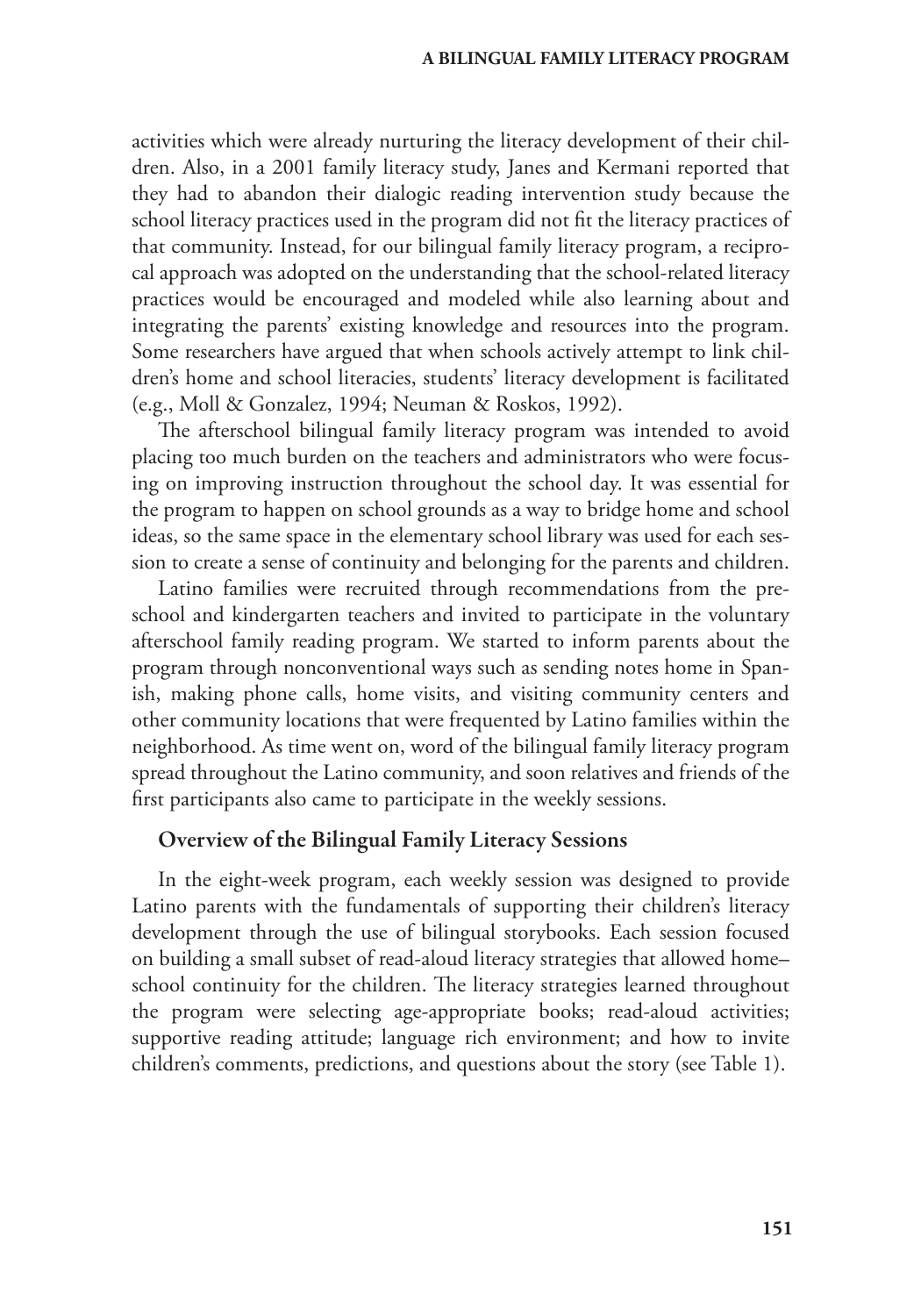| Session           | Topic and Description of the Session                                                                                                                                                                                                                                                                                                                                                                                                                                                                                                                         |
|-------------------|--------------------------------------------------------------------------------------------------------------------------------------------------------------------------------------------------------------------------------------------------------------------------------------------------------------------------------------------------------------------------------------------------------------------------------------------------------------------------------------------------------------------------------------------------------------|
| Sessions<br>1 & 2 | Raising a bilingual child & creating a language rich home environment<br>We examined the importance of parents encouraging and support-<br>ing their children's effort to learn English while maintaining their<br>native language.<br>We discussed ways that parents can create a rich language environ-<br>ment at home in the family's native language.                                                                                                                                                                                                   |
| Session 3         | Reading with your child: where, when, and how<br>Parents were given the rationale to help them understand the im-<br>portance of reading to their children in their native language.<br>Parents learned a variety of techniques to help them enhance their<br>children's attention to text in the story.<br>Promoting and maintaining physical proximity<br>$\circ$<br>Sustaining child's interest and attention through the use of<br>$\circ$<br>positive affect and reinforcement<br>Giving child opportunities to hold the book and turn pages<br>$\circ$ |
| Session 4         | Asking questions about the text in the storybook<br>Parents learned how to expand their children's experiences through<br>a variety of questioning techniques (e.g., who, what, when, where,<br>why, how; additional details; what could happen next?).                                                                                                                                                                                                                                                                                                      |
| Session 5         | Inviting children's comments and predictions in the story<br>Parents learned how to elicit predictions from their children and<br>how to extend and elaborate on children's ideas.                                                                                                                                                                                                                                                                                                                                                                           |
| Session 6         | Selecting and reading bilingual or other storybooks<br>Parents discussed where they found storybooks for their children.<br>We discussed ways of using wordless books and other printed ma-<br>terial to read to the children in their native language.                                                                                                                                                                                                                                                                                                      |
| Session 7         | Creating meaningful writing experiences<br>Parents discussed ways that they promote writing in the home<br>environment.<br>Parents learned how to encourage writing/drawing skills from their<br>children after reading a story.                                                                                                                                                                                                                                                                                                                             |
| Session 8         | SKIES: Sharing Knowledge in English and Spanish<br>Celebration of the program<br>$\bullet$                                                                                                                                                                                                                                                                                                                                                                                                                                                                   |

Table 1. Bilingual Family Literacy Curriculum

The first two sessions created a context for biliteracy and the importance of maintaining the native language in the home environment, which laid the foundation for the rest of the sessions. Sessions 3 and 4 continued to build parents' literacy knowledge and skills to incorporate into their parent–child routines. Sessions 5 and 6 focused on finding bilingual materials and other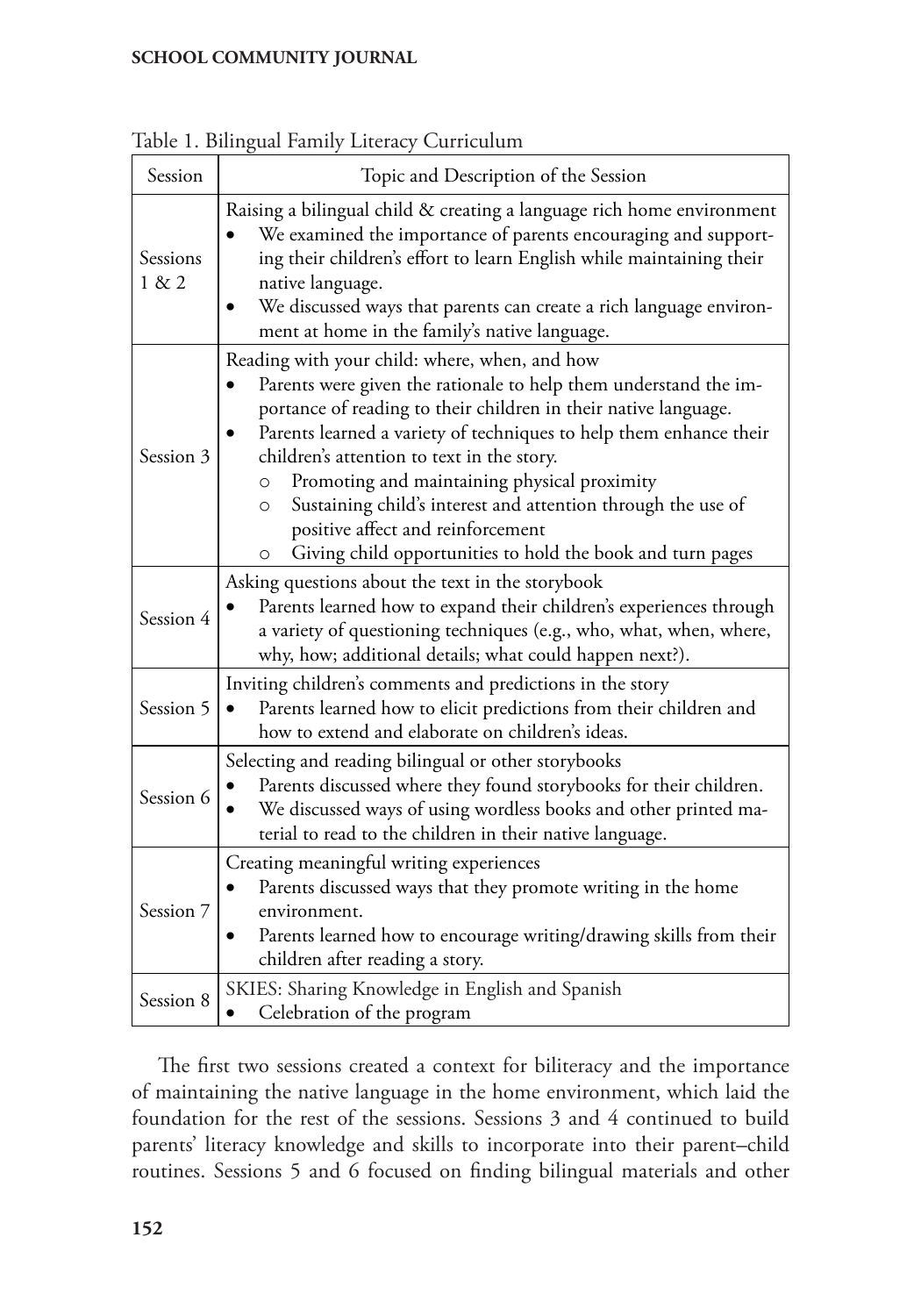materials to support literacy; the use of community resources such as the public library was highly encouraged. In session 7, the importance of writing was discussed and how writing/drawing can be used to enhance a child's understanding of the book. The last session was a celebration of the program.

Each of the 80–90 minute sessions followed the same instructional sequence (see Table 2) that was based on active learning and modeling followed by practice among family members. Although the content of sessions changed, parents and children knew what to expect each time they attended the program. We tried to intentionally create a learning atmosphere where the parents, who were becoming instructional leaders, focused with their children on a particular reading strategy that could be easily extended to their home environment. Also, it was critical that the parents had an opportunity to reflect on and discuss among themselves the ways in which literacy affected their lives. Educators such as Freire and Macedo (1987) have written on the critical links between literacy, self-development, and empowerment.

While the parents were sharing and learning literacy development activities led by the bilingual instructor and myself, their children were engaged in other creative literacy activities with preservice teachers. After spending time learning and discussing the literacy strategies, the parents had the opportunity to work one-on-one with their child and rehearse the reading strategies previously learned and discussed in the session. This time was used to start creating a parent and child "bonding experience" over the chosen bilingual books to help the literacy experience carry over into the home environment. This applied practice of the reading strategies allowed scaffolding to assist the parents in becoming comfortable with this process and to be extended to the home setting.

At the end of every session, refreshments were provided to help everyone feel welcome and less in a hurry to rush and feed the family. By providing refreshments, the parents were able to continue to build a connection with one another. While not in any way original, the instructors and the volunteers found that the inclusion of some food was instrumental in recruiting families and creating a sense of community and celebration.

Since the parent participants were Spanish-dominant speakers and had varying levels of education, literacy, and English proficiency, the program was conducted in Spanish. The bilingual staff would communicate, interpret, translate, and scribe words in both languages for the parents and children. This enabled parents to fully participate in each session while sending the message that Spanish was valued. By valuing the parents' native language and appreciating the role of literacy in cultural practices, parents could expand their own literacy skills and promote a positive attitude towards literacy.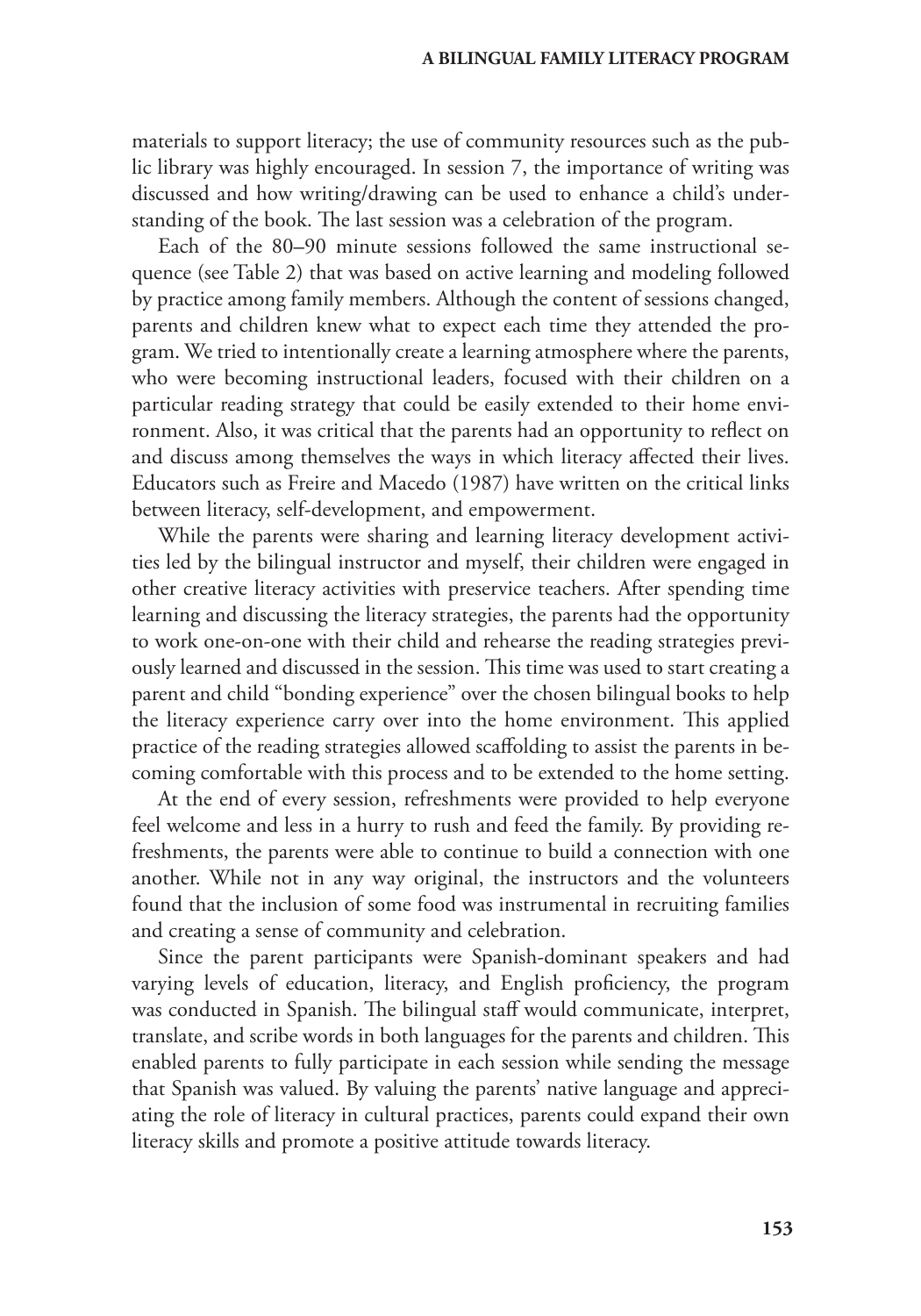|               | Tuble 2. Typical ocosion ocquence and twy Trogram Teatures                                                                                                                                                                                                                                                                                                                                                                                                                                                                                                                                            |  |
|---------------|-------------------------------------------------------------------------------------------------------------------------------------------------------------------------------------------------------------------------------------------------------------------------------------------------------------------------------------------------------------------------------------------------------------------------------------------------------------------------------------------------------------------------------------------------------------------------------------------------------|--|
| Time Period   | Activity and Key Program Features                                                                                                                                                                                                                                                                                                                                                                                                                                                                                                                                                                     |  |
| 5-10 minutes  | Welcome/introduction/overview of the day<br>Parents were able to gather and share experiences as they<br>built a community of learners. Also, parents felt comfortable<br>sharing concerns and questions about educational issues.                                                                                                                                                                                                                                                                                                                                                                    |  |
| 25-35 minutes | Model and discussion of research-based reading strategies<br>Parents were given a variety of techniques to help them read<br>to their children, such as making predictions, asking ques-<br>tions, and understanding the importance of reading to their<br>children.<br>The instructional reading strategies incorporated in the cur-<br>٠<br>riculum included modeling, discussion, videos, and interac-<br>tive activities.<br>During this time, children were working with volunteers on<br>other literacy activities such as phonics games, reading orally<br>or silently, writing projects, etc. |  |
| 5-10 minutes  | Transition to parent and children time<br>Bilingual books were given to parents to practice with their<br>children and take home.<br>While the parents were selecting books, their children<br>$\bullet$<br>transitioned from the childcare room to the library to read<br>with their parents.                                                                                                                                                                                                                                                                                                        |  |
| 20 minutes    | Practice time (parents practice the targeted reading skill with<br>their children) and Question & Answer time<br>This time allowed for the parents to interact with their child<br>and apply the reading strategies learned.<br>Parents were able to ask questions about the strategies or<br>٠<br>other educational issues.<br>Practice time helped to develop a sense of confidence among<br>the participants.                                                                                                                                                                                      |  |
| 10-20 minutes | Refreshment time<br>Healthy snacks were provided for the families participating<br>in the program (e.g., crackers, cheese, juice, pretzels, carrot<br>sticks, and granola bars).<br>This allowed for more community building among the<br>program participants.                                                                                                                                                                                                                                                                                                                                       |  |

Table 2. Typical Session Sequence and Key Program Features

The use of bilingual books (Spanish/English) was key to enabling parents to participate in the reading program and act as literacy models for their children while at home. Throughout the program, there was a wide range of fiction and nonfiction bilingual books for the parents to select from for their children. The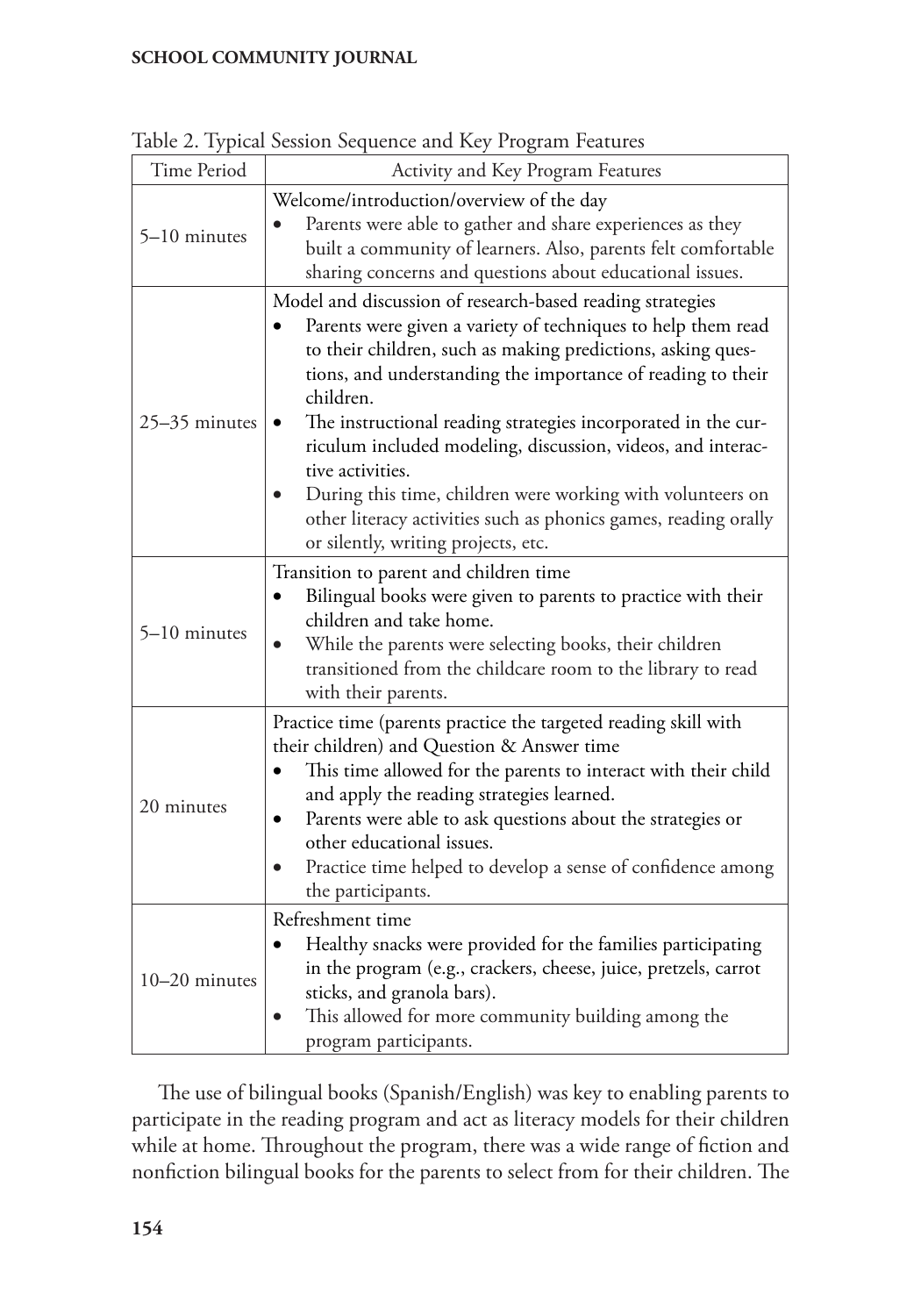parents were able to read to their child in Spanish, and the children were able to move easily between Spanish and English in the books. Researchers Rueda, MacGillivray, Monzo, and Arzubiaga (2001) found that Latino children whose parents actively pursued literacy in Spanish and English tended to value reading more than those whose families did not.

At the end of each session, parents were given three bilingual books to support the use of newly acquired literacy strategies at home and to start building their personal library. The bilingual books were used during the parent–child time together, which allowed them to get familiar with the text, thus helping to assure success. Also, the bilingual books were supplied to the classroom teachers so the children would have familiarity with some of the books in the classroom. The books were secured through an internally funded university grant and purchased through a book order program.

## My Role as a Researcher

Before turning to the study, I want to acknowledge my role as a researcher on the project. Because I am European American and from the Midwestern United States, I positioned myself as a curriculum developer, participant observer, and as a learner in relation to the Latino family participants. I have worked with ELLs as a teacher, educator, and researcher with a working knowledge of Spanish. For this project, I also assumed the role of a learner. I assumed the family members had more knowledge about their lives and literacy experiences, and I recognized how my racial and cultural positioning impact how information can be represented and interpreted. During the sessions, I was able to observe the interactions and record information.

# **The Study**

This article highlights the results of the bilingual family literacy program. The participants included 17 mothers and 31 children who were enrolled at Harper Elementary school in grades Preschool–Kindergarten whose first language was Spanish. All family members were invited to participate; however, all of the participants who attended the sessions were mothers or other female family members. Harper Elementary is located in a high-poverty community and has a high ethnic/racial minority and ELL student enrollment. All of the families spoke Spanish as the primary language at home. The children were acquiring Spanish as their first language primarily at home while simultaneously being introduced to English in the school setting.

Some of the students were born in Mexico and others in the United States. Many of the parents had several years of education in their home countries,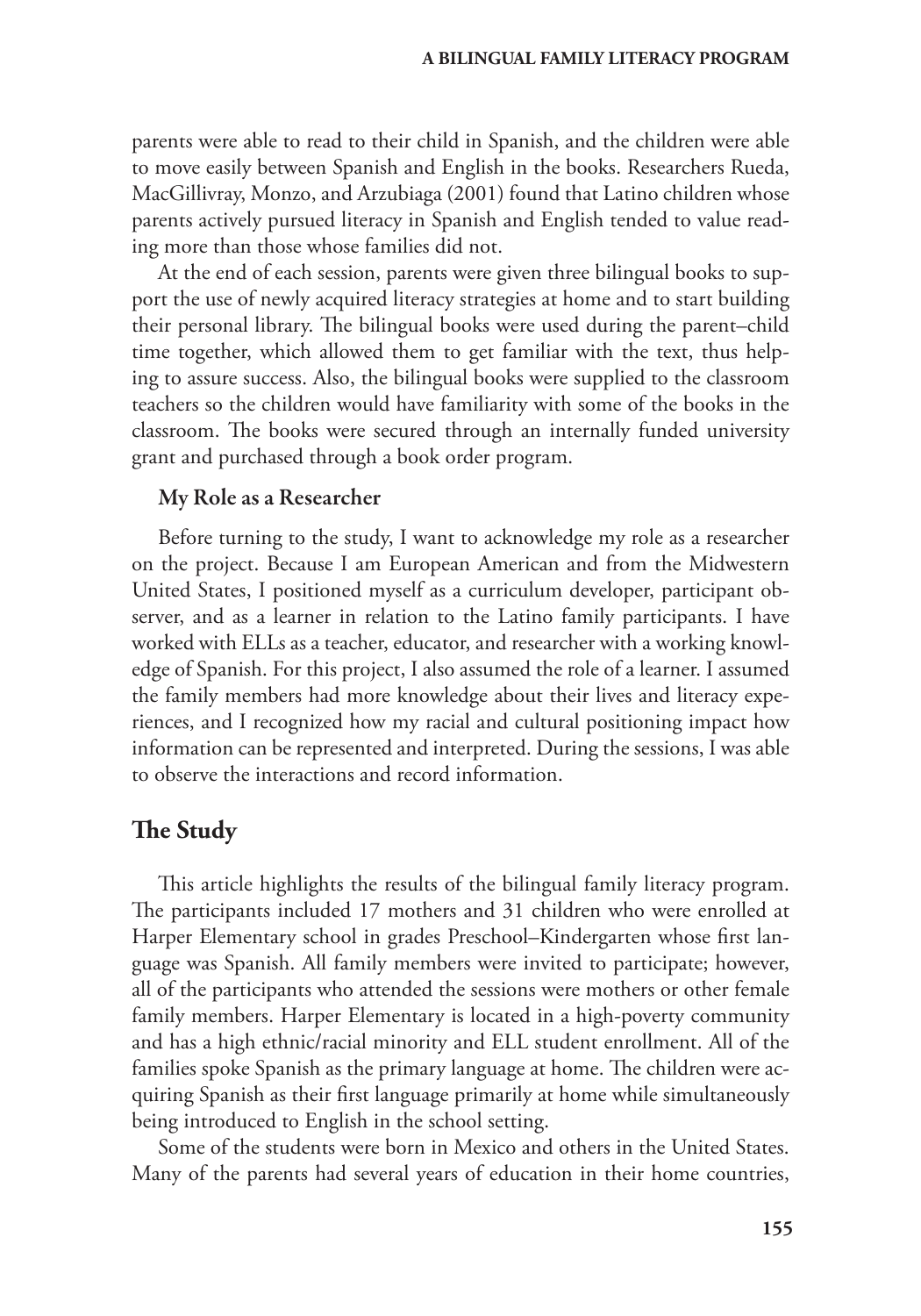while others had only a few years of formal education. Several of the participating families came from various parts of Mexico (both rural and urban settings), while most of the families had lived for extended periods in various parts of the United States. All of the families were intact with all immediate family members living in the United States, and all were two-parent families.

## Data Sources and Analysis

The current study used a qualitative, constant–comparative method (Glaser & Strauss, 1967), using open coding techniques and a systematic process of analyzing textual data to identify themes within the results of the bilingual family literacy program. Triangulation was assured through multiple sources of data: individual semistructured interviews were conducted with participating parents; parent evaluation surveys of each bilingual family literacy session; and researcher field notes that provided contextual information (Agar, 1996).

## *Semistructured Interviews*

After the first session of the bilingual family literacy program, each parent participant in the project was interviewed in their home setting. The semistructured interviews supplied information about specific family situations as well as parental perceptions and exceptions on the uses and functions for literacy in their daily lives. The questions were used to gain an understanding of how parents used literacy with their children, how they perceived literacy, and the support they offered their children. The semistructured interviews, conducted in Spanish, were transcribed and translated. Each semistructured interview was 20–30 minutes in length and took place within the participant's home. The areas of interest in the semistructured interviews were parents' beliefs in literacy learning, attitudes towards bilingualism, and literacy practices.

## *Parent Evaluation Survey*

Participating parents completed an evaluation survey after each session. The parents had time to reflect on the information shared during that particular session and how literacy affects their lives. Every week on the survey they were asked to complete or respond to the following: (1) what I liked best was…; (2) the most important thing I learned was...; (3) I will try at home...; and (4) questions I still have about reading with my child. In addition, parents were able to record their thoughts on and frequencies of reading with their children at home. Each evaluation was written in Spanish and then translated into English after each session.

## *Field Notes*

Finally, the last data source was the researcher field notes, reflections, and observations. After each session, observational notes were made about comments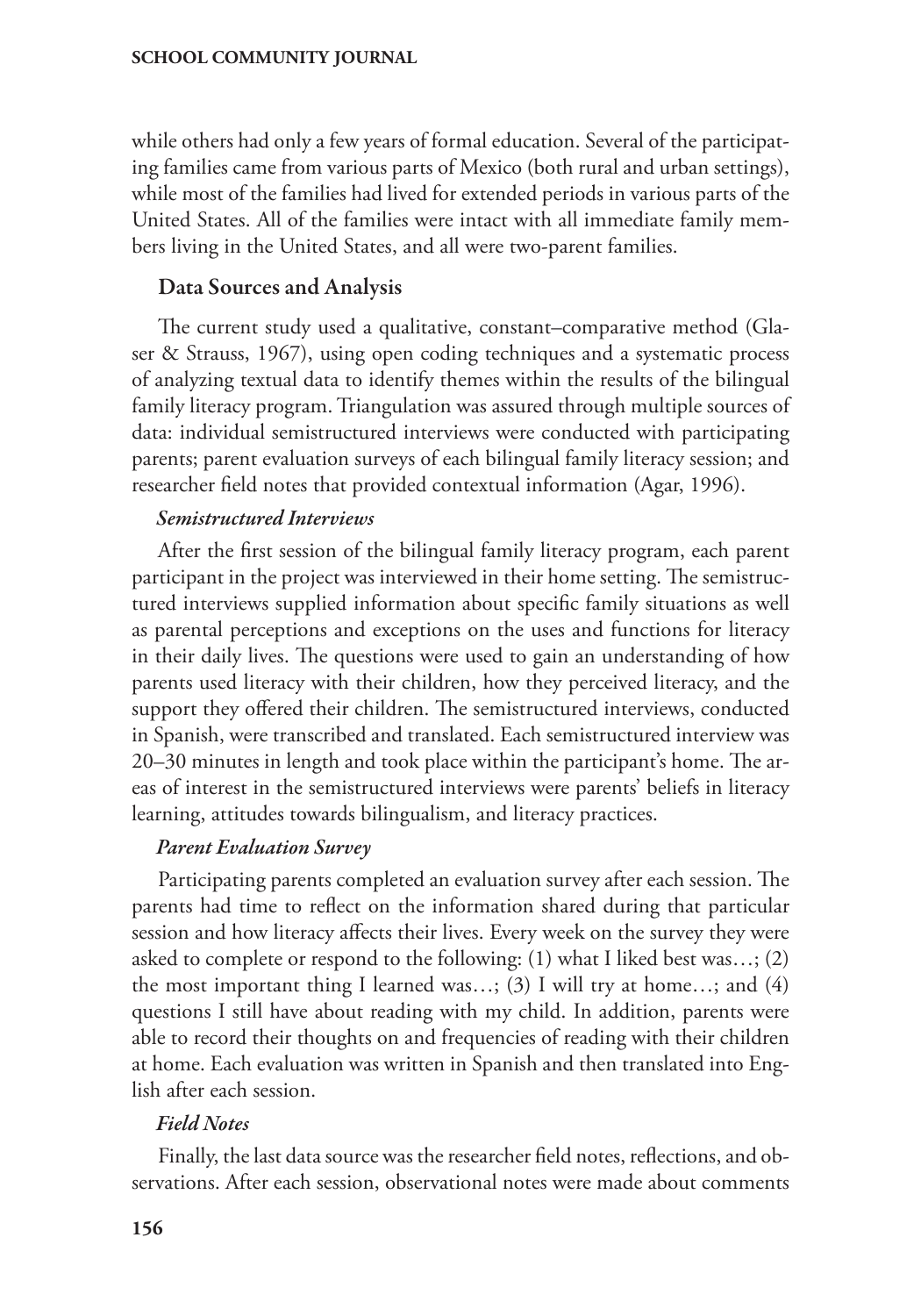and situations that the parents discussed during the sessions, semistructured interviews, and other home visits. This process helped the researcher to recall important conversations and issues that happened during interactions with the participating parents.

## Data Analysis

Analysis of the data was guided by general strategies including reading the data for a sense of the whole, documenting reflections, coding, and developing themes and patterns from the data and codes (Creswell, 2008). I began by transcribing the interviews. After all of the interviews were transcribed, I started a preliminary exploratory analysis of the transcripts, program evaluations, and field notes. Starting with open coding (Creswell, 2007) and following Tesch's (1990) systematic process of analyzing textual data, I started by taking notes in the margins of the text to identify patterns and categories. This helped to start making sense of the data and establish connections. Next, I used color-coding techniques to develop a list of 10 tentative codes. After this step, I continued constantly reviewing the data to reduce and combine categories into three themes.

Also, I did a member check (Patton, 2002) by asking the bilingual interpreter and several parent participants for their feedback on the findings. I was able to member check with three of the parent participants (Dora, Saida, Christina); while these participants concurred with my interpretations, they also reflected on and encouraged me to consider future bilingual family literacy programs and sessions to extend their learning.

## **Findings and Discussion**

During the implementation of the bilingual family literacy program and the analysis of the data, three themes emerged: *maintaining the first language, practicing what I have been taught,* and *the importance of time.*

## Maintaining the First Language

*Maintaining the first language* was a theme that emerged from the data suggesting that when it came to learning another language, the balance between the two languages was constantly shifting. Many of the parents mentioned that they did not realize that reading to their children in Spanish would benefit their children's educational foundation. For example, Alicia wrote: "I learned how I must read to my children and to know that it is OK that I read to them in Spanish." Similarly, Bethany commented, "That I'm doing the right thing teaching my daughter the language I know and speak, which is Spanish."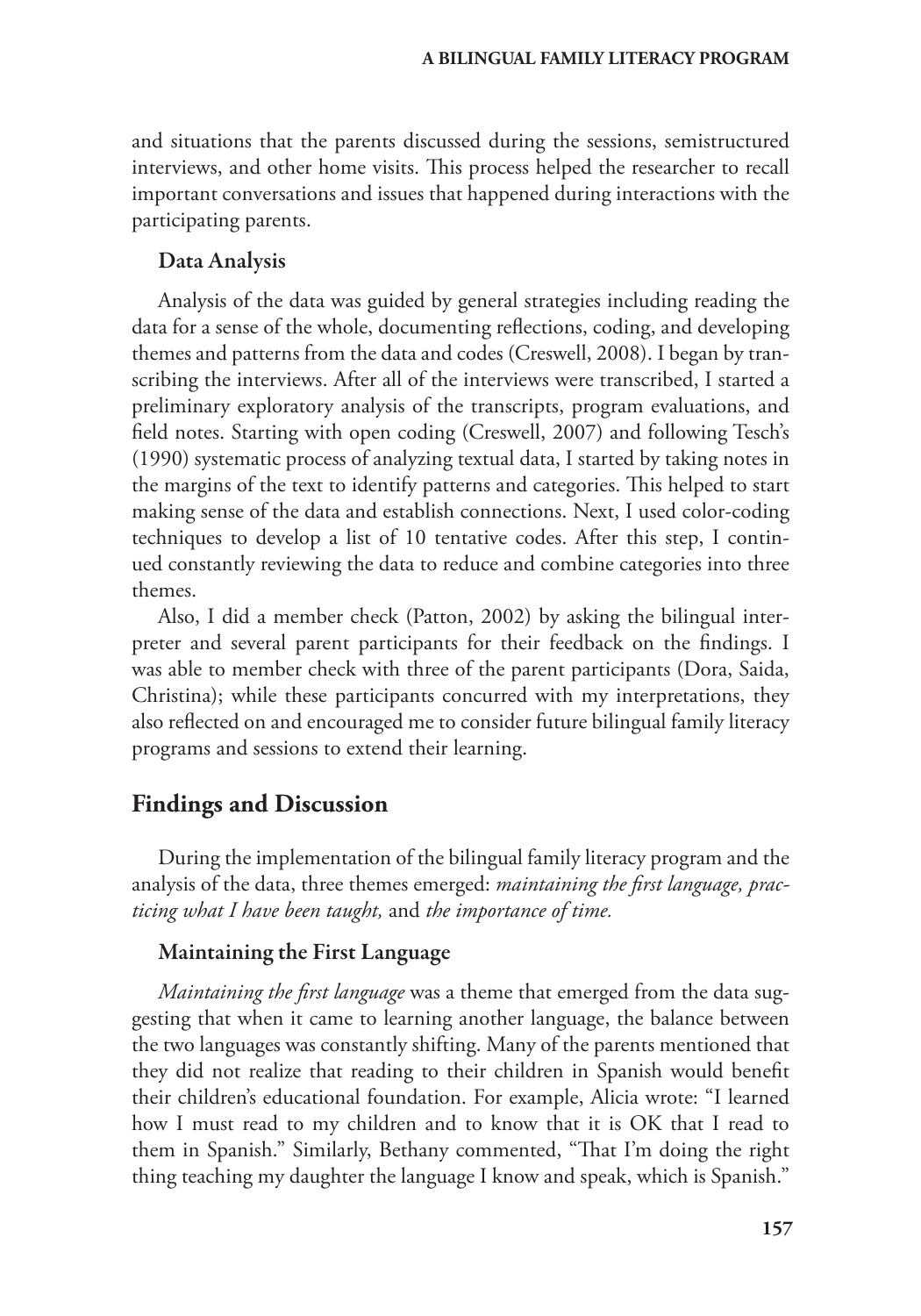Finally, Dora said, "I need to keep on helping my children read and write with the school work and read to them in Spanish to make sure they don't forget." Throughout the bilingual family literacy program, parents discussed the fact that they observed their children losing hold on their first language and were starting to find ways through storybook reading to maintain Spanish in the home environment.

In the early sessions of the family literacy program, we discussed the importance of the children developing a strong foundation in their native language and how the language, knowledge, and skills would transfer into the second language, English. Native language proficiency is a strong predictor of overall language development, and research has repeatedly shown that literacy experiences in native languages will transfer to English as the child develops English literacy competency (Goldenberg, 2008). The participating parents were reassured that Spanish was an asset rather an obstacle to helping their children acquire the second language.

Also, it was a critical part of the bilingual family literacy program to use and give the parents bilingual books to read to their children in the home environment. The children in the program were being raised in a Spanish-speaking home environment; however, they were being schooled in an environment dominated by English print with limited access to Spanish materials. One of the questions asked of parents during the semistructured interviews was how many storybooks they had in their homes. All of the participants indicated having 15 or fewer storybooks in the home (in any language), and 15 of the 17 mothers were not accustomed to sharing books in any language with their children. The parents understood school expectations such as storybook reading and reinforcing classroom learning; however, many of them did not have the resources to meet these expectations. Instead, the parents were naturally stimulating and developing their children's cognitive growth through daily interactions (e.g., discussing daily activities and giving moral support), household duties (e.g., shopping and cooking), and family activities (e.g., telling stories, going places, and celebrating together; Thomas & Collier, 2012). This cognitive development is critical to continue building the child's thought processes through interacting in the native language, which provides a foundational knowledge base for the children.

Throughout the bilingual family literacy program, each family was given 15–20 bilingual books. It was important for the parents to continue to use the discussed strategies and establish a daily reading routine in the home environment. By providing bilingual books for the parents, we tried to increase their home literacy library while maintaining the children's first language as they developed their second language.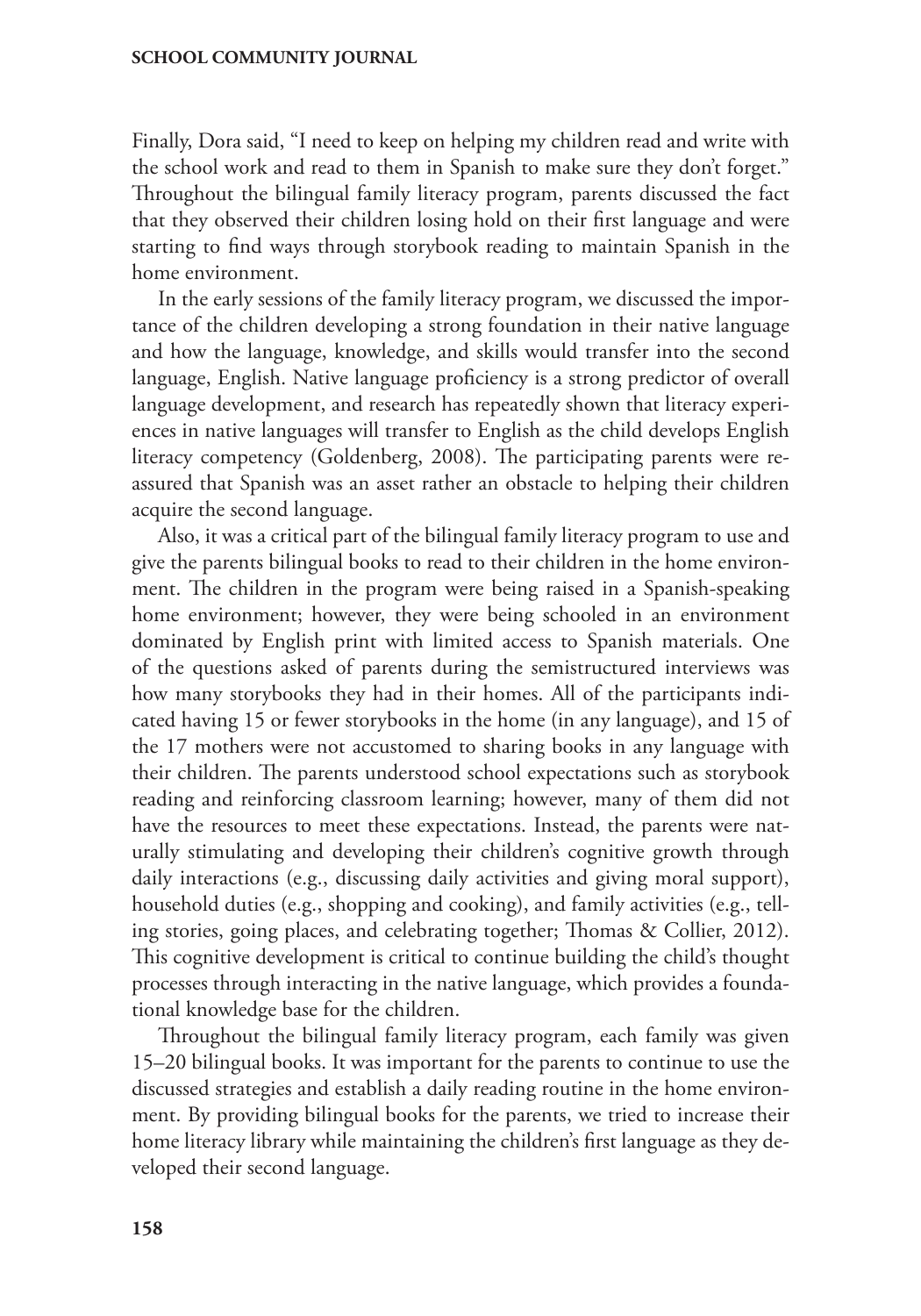## Practicing What I Have Been Taught

The theme of *practicing what I have been taught* was a critical understanding of the parents participating in the program. For many parents in the program, they would notice that their children were reading or looking at a book, but they did not read with their children. Many of the parents also indicated that they were interested and eager to help their children; however, they needed help with particular strategies and access to resources to support their children's literacy development. Throughout all of the bilingual family literacy program sessions, parents learned critical elements on how to keep their children engaged in meaningful conversations about the storybook through asking questions, pointing out special features of the illustrations, and pointing to words as they are read to the children. For example, Marisol commented, "I learned how to have a conversation about the book with my son. I started to find the books interesting." Marisol and other parent participants shared comments about the different reading activities that they had been trying with their children at home since the start of the bilingual family literacy program. Parent–child reading provides opportunities for positive interactions and opens the door to discussion, communication, and enjoyment for everyone.

Another parent, Cristina, wrote, "Now I always ask her different questions about what we have read. The oldest always asks me 'why' throughout the story, and my youngest likes me to imitate the sounds of things." Cristina had indicated that before the program, she would just read the story and be done because the children were not very interested. However, she now incorporates a variety of questions to support their literacy learning and voices to keep them interested in the story.

Dora commented, "I can help my daughter because now I have new ideas and more enthusiasm than before." This suggested that the parents were benefiting from the information on the literacy strategies and activities learned throughout the program and had confidence in their implementation in the home, which will foster the development of literacy skills for their children. The parents indicated that they left the bilingual family literacy program with a better understanding of how to support their children's reading development and were given more ideas on how to naturally incorporate them while reading to their children. Diana commented, "You have helped me to put my children first and to spend more time reading with them." Many of the parents indicated that they increased their appreciation for reading with their children while feeling that they were promoting the cognitive and language development of their children.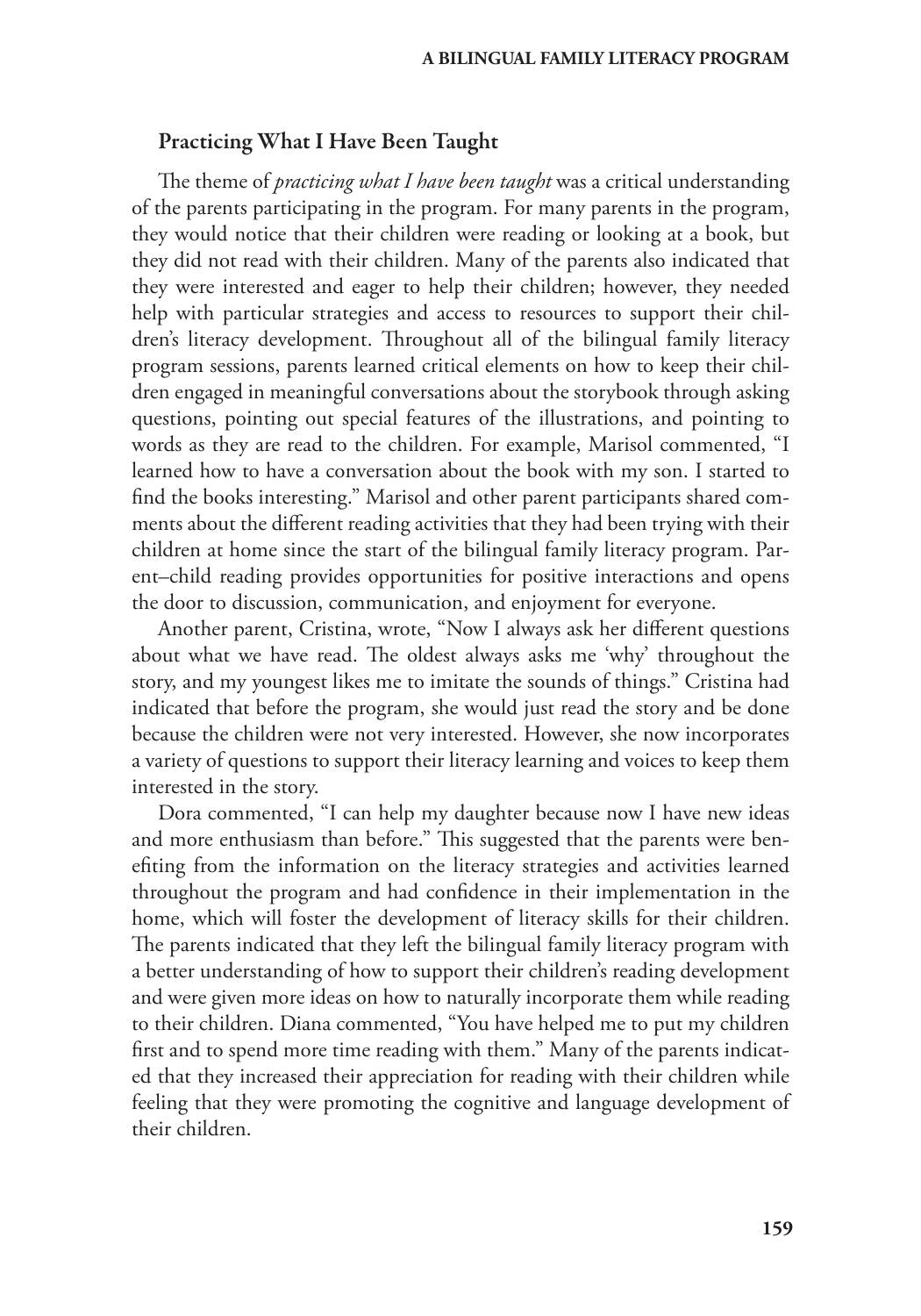## Importance of Time

Many parent participants indicated the *importance of time* as something that they had not considered when reading with their children. "Spend a bit more time, without hurrying, and I will make it pleasant so that they enjoy it," commented Maria. When Maria was initially interviewed, she talked about how, when reading with her daughter, she would try to get through the book quickly; however, she changed her approach to the storybook reading time through the bilingual family literacy program. She started to take more time and engaged her daughter with the bilingual stories. Throughout the bilingual family literacy program, parents were encouraged to give their children opportunities to share their thinking about the story and spend time talking about the illustrations and text, ask questions, and make predictions about the text. This was something that many parents had indicated that they did not take the time to do previously until they realized the importance of spending quality, focused time reading with children.

 The parents in the program started to make the connection that setting aside time in the day to read and share books with their children was an important habit to develop in the home to form a basis toward lifelong learning. As the parents spent more time sharing and reading books, they felt that they were adding more to their children's classroom learning by engaging in literacy practices that closely related to school activities that their children were experiencing. Throughout program participation, parents would self-report the frequency in which they were reading with their children. By the end of the program, parents consistently self-reported engaging their children in storybook reading at least 4–5 times each week, which was a significant increase from the self-reports during the semi-informal interviews at the beginning of the program.

One mother, Reina, said she would "improve the time that I spend with her [daughter], and read the same book again even if I already read it." Many of the parents had the same feelings that Reina expressed. They did not realize how beneficial it was to reread a story to their children. Dora commented, "We have read and talked about the story many times. He cannot read, and sometimes he memorizes the text, and he knows what is written on every page." Through repeated readings, children are able to gain comprehension, interest in language, and vocabulary knowledge. This was a powerful message for the parents to learn about during their time in the bilingual family literacy program.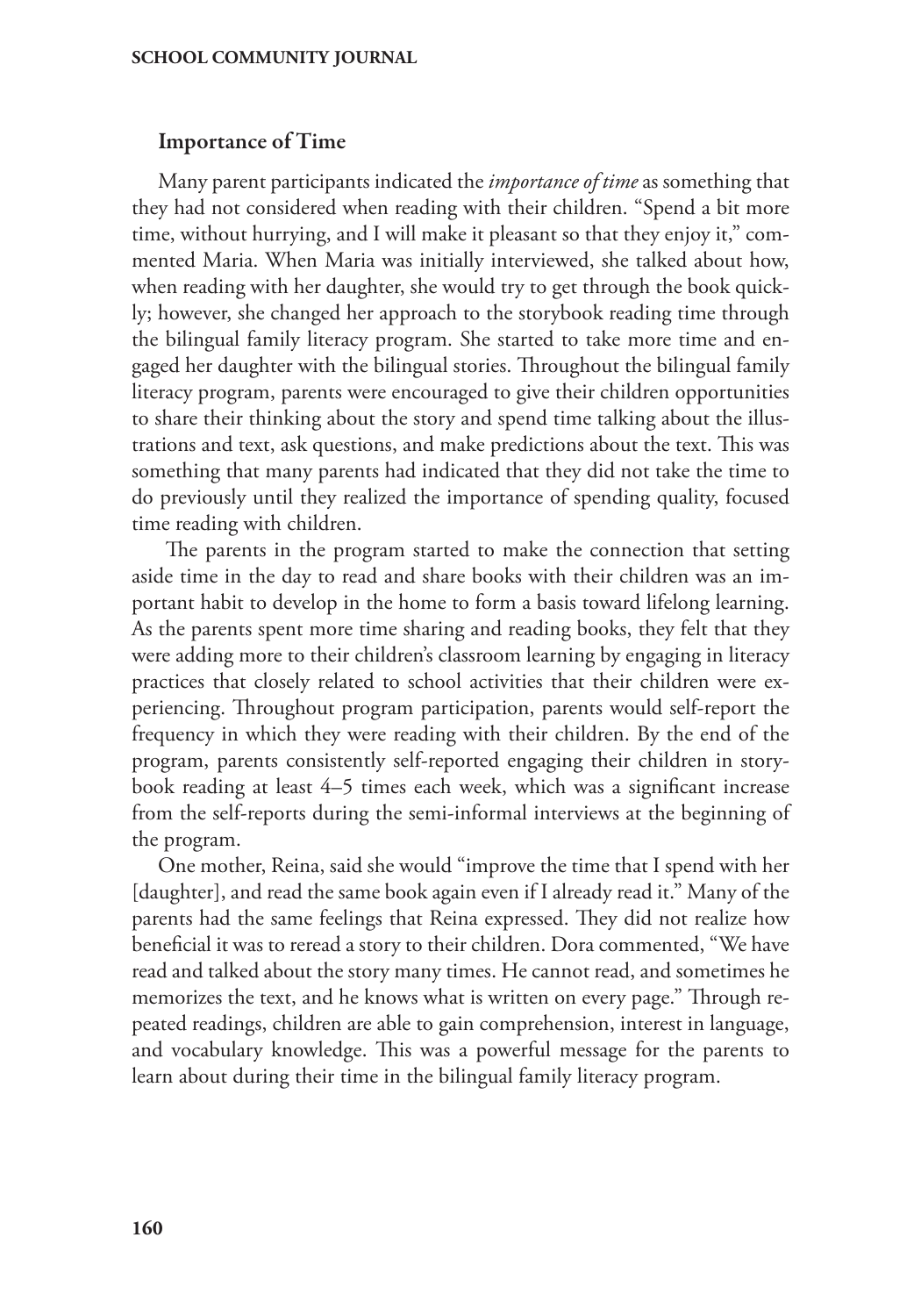# **Conclusion**

Due to ever-changing school demographics, it has become increasingly important for U.S. schools to support Latino families and children. Parents must be made to feel like they have a vital role in the development of their child's literacy. The bilingual family literacy program demonstrated that Latino parents are interested in and capable of supporting their children's literacy development. The program built on the native language strengthened and addressed the reading techniques of school so that Latino parents could model them at home. This helped to create a home–school connection for the students. It was critical to provide Latino parents with an opportunity to preview and discuss the ways to support their children's language and literacy development during the program's sessions. Finally, the bilingual family literacy program provided a place where parents developed strategies for positive literacy modeling for their children while increasing their own self-confidence to participate more fully in their children's education.

The bilingual family literacy program we studied placed the value on literacy, availability and use of bilingual reading materials, and parent–child storybook reading. As teachers and researchers, we cannot assume that all children who are ELLs come from homes that do not have materials and do not share book reading in the home. However, we can assume that families will be culturally and linguistically different, children will have different experiences with literacy, and that their experiences can be strengths and assets to learning in school. This program was best summarized by Saida, a parent participant:

To know that people like you are interested in the problems we parents have related to reading with our children—I realized that all of us have the same problems with our children who speak two languages. I made several new friends and gained new ways to read to my children.

# **References**

- Agar, M. (1996). *The professional stranger: An informal introduction to ethnography*. New York, NY: Academic Press.
- Baker, C. (2001). *Foundations of bilingual education and bilingualism* (Rev. ed.). Tonawanda, NY: Multilingual Matters.
- Burns, S., Griffin, P., & Snow, C. E. (Eds.). (1999). *Starting out right: A guide for promoting children's reading success*. Washington, DC: National Reading Academy.
- Chitester, D. (2007). Promoting literacy in second language families. *Language Magazine, 6*(7). Retrieved from <http://www.languagemagazine.com/internetedition/march2007.html>
- Creswell, J. W. (2007). *Qualitative inquiry and research design: Choosing among five approaches* (2nd ed.). Thousand Oaks, CA: Sage.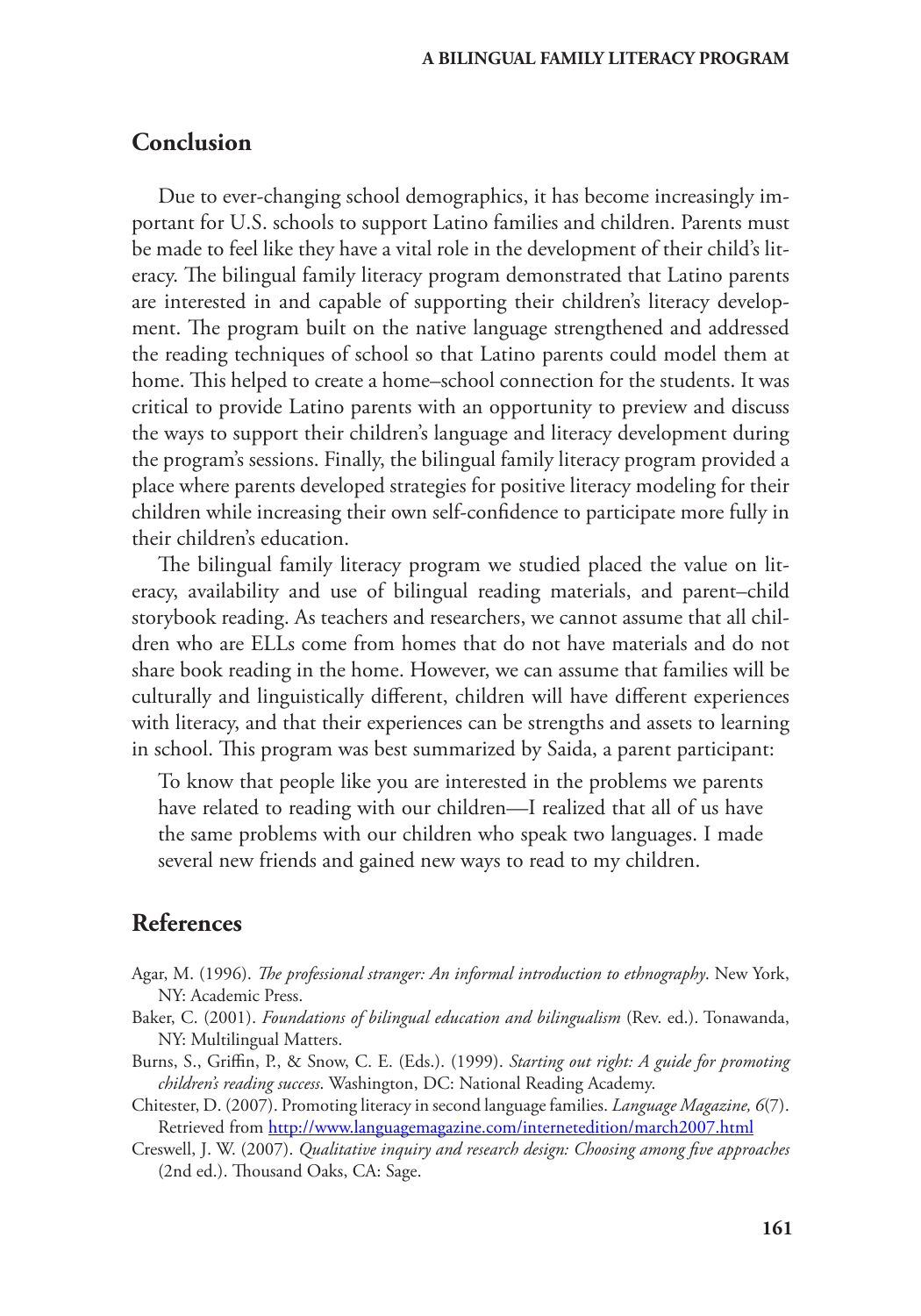- Creswell, J. W. (2008). *Research design: Qualitative, quantitative, and mixed methods approaches*. Thousand Oaks, CA: Sage.
- Cummins, J. (1981). The role of primary language development in promoting educational success for language minority students. In California State Department of Education (Ed.), *Schooling and language minority students: A theoretical framework* (pp. 3–49). Los Angeles, CA: National Dissemination and Assessment Center.
- Cummins, J. (2001). The entry and exit fallacy in bilingual education. In C. Baker & N. H. Hornberger (Eds.), *An introductory reader of the writings of Jim Cummins* (pp. 110–138). Tonawanda, NY: Multilingual Matters.
- Dickinson, D. K., & Tabors, P. O. (2002). Fostering language and literacy in classrooms and homes. *Young Children, 57*(2), 10–18.
- Edwards, P. A., Paratore, J., & Roser, N. (2009). Family literacy: Recognizing cultural significance. In L. M. Morrow, R. Rueda, & D. Lapp (Eds.), *[Handbook on research on literacy](http://www.amazon.com/Handbook-Research-Literacy-Diversity-Lesley/dp/1606232460/ref=sr_1_7?s=books&ie=UTF8&qid=1337895204&sr=1-7)  [instruction](http://www.amazon.com/Handbook-Research-Literacy-Diversity-Lesley/dp/1606232460/ref=sr_1_7?s=books&ie=UTF8&qid=1337895204&sr=1-7): Issues of diversity, policy, and equity* (pp. 77–96). New York, NY: Guilford Press.
- Farver, J. M., Xu, Y., Eppe, S., & Lonigan, C. J. (2006). Home environments and young Latino children's school readiness. *Early Childhood Research Quarterly, 21*, 196–212.
- Freire, P., & Macedo, D. (1987). *Literacy: Reading the world and the word*. New York, NY: Bergin & Garvey.
- García, E., & Jensen, B. (2007). Helping young Hispanic learners. *Educational Leadership, 64*  (6), 34–39.
- Glaser, B., & Strauss, A. (1967). *The discovery of grounded theory*. Chicago, IL: Aldine.
- Goldenberg, C. (2008). Teaching English language learners: What the research does—and does not—say. *American Educator, 32*(2), 8–44.
- Gregory, E., Long, S., & Volk, D. (2004). A sociocultural approach to learning. In E. Gregory, S. Long, & D. Volk (Eds.), *Many pathways to literacy* (pp. 6–22). London, UK: Routledge Falmer.
- Hargrave, A. C., & Senechal, M. (2000). A book reading [intervention](http://legal-dictionary.thefreedictionary.com/Intervention) with preschool children who have limited vocabularies: The benefits of regular reading and [dialogic](http://www.thefreedictionary.com/Dialogic) reading. *Early Childhood Research Quarterly, 15*(1), 75–90.
- Janes, H., & Kermani, H. (2001). Caregivers reading stories to young children in family literacy programs: Pleasure or punishment? *Journal of Adolescent and Adult Literacy, 44*, 458–466.
- Moll, L. C., & Gonzalez, N. (1994). Lessons from research with language minority children. *Journal of Reading Behaviors, 26*, 439–456.
- Mooney, C. G. (2000). *Theories of childhood: An introduction to Dewey, Montessori, Erikson, Piaget, and Vygotsky*. St. Paul, MN: Redleaf Press.
- National Early Literacy Panel. (2008). *Developing early literacy: Report of the National Early Literacy Panel*. Washington, DC: National Institute for Literacy.
- Neuman, S. B., & Roskos, K. (1992). Literacy objects as cultural tools: Effects of children's literacy behaviors in play. *Reading Research Quarterly, 27*(1), 202–225.
- Patton, M. (2002). *Essentials of utilization-focused evaluation*. Thousand Oaks, CA: Sage.
- Rueda, R., MacGillivray, L., Monzo, L., & Arzbiaga, A. (2001). Engaged reading: A multilevel approach to consider sociocultural features with diverse learners. In D. McInery & S. Van Etten (Eds.), *Research on sociocultural influences on motivation and learning* (pp. 233–264). Greenwich, CT: Information Age.
- Snow, C. E., Burns, M. S., & Griffin, P. (Eds.). (1998). *Preventing reading difficulties in young children*. Washington, DC: National Academy Press.
- Tesch, R. (1990). *Qualitative research: Analysis types and software tools*. New York, NY: Falmer Press.